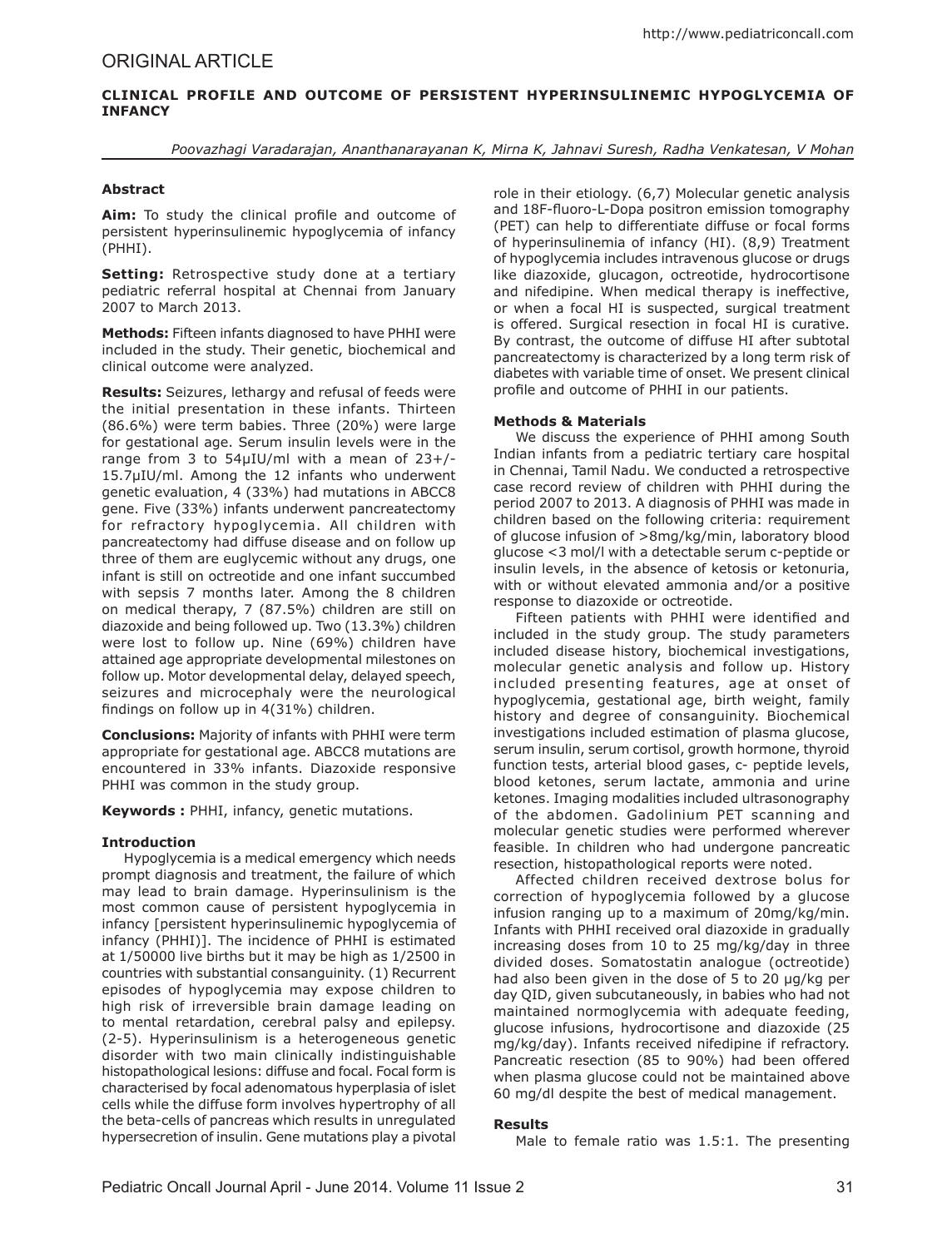symptoms were seizures, lethargy and refusal of feeds in all patients. Age at onset varied from three hours of life to three months. Four children (26%) presented within 24 hours of life and another 4 (26%) presented within 72 hours and the remaining 7 (54%) babies had symptoms within first 3 months of life. Seven (46%) children were born of consanguineous marriage. History of similar complaints in siblings was noted in two families with one of them having a history of seven neonatal deaths prior to the two affected babies.

Thirteen infants (86%) were of term gestation while the other two (13%) were preterm. None of them was an infant of a diabetic mother. Birth weight in the study group varied from 2 kg to 3.74 kg with a mean of 2.9 +/-0.5kg. Three (20%) were large for gestational age. Blood sugar at admission ranged from 18mg/dl to 56mg/dl with the mean 32.2+/-7.5mg/dl. Serum insulin levels were in the range from 3 to 54µIU/ml with a mean of 23+/-15.7µIU/ml. Other parameters like urine ketones and blood ketones were negative. Serum cortisol levels and thyroid profile were in normal range for all patients. Hyperammonemia was encountered in 1 (6%) infant. Ultrasonography of the abdomen was normal. Gallium Dotanoc PET scan was done in 5 (33%) children. Three (60%) of them had evidence of diffuse uptake. Pancreatectomy was done in these three children and the histopathology confirmed the diffuse disease. Two other children underwent pancreatectomy for refractory hypoglycemia and had evidence of diffuse disease in the histopathology postoperatively.

During the acute phase, 10 (66.6%) children responded to diazoxide and octreotide therapy and 5 (33.3%) required additional nifedipine therapy. Five (33.3%) children underwent surgery with four requiring near total pancreatectomy and one subtotal pancreatectomy.

Biopsy samples revealed diffuse islet cell hyperplasia. Molecular genetic analysis by direct sequencing method was undertaken for 12 children (75%) to identify mutations in ABCC8, KCNJ11, INS, HNF4A, GCK and GLUD1. Four children had genetic mutation in ABCC8 gene. Among these one was a paternally derived heterozygous mutation and the Gadolinium scan was suggestive of a diffuse disease. Two had homozygous mutation with both parents being heterozygous and the other one was a heterozygous mutation which was also seen in the mother. The child with hyperammonemia tested negative for GLUD mutation.

One child who underwent pancreatectomy succumbed to severe sepsis after 7 months of surgery. She also had diabetes mellitus and required insulin for 3 months postoperatively. Of the fourteen children, two were lost to follow up, and the rest (12 children) were followed up at the clinic. Seven (58%) children are still on diazoxide, with normal development. The duration of diazoxide therapy varied from 3 months to 5 years. One child was on injectable octreotide for 2 years and is now off octreotide and is euglycemic. Among the children who underwent surgery, one infant is on octreotide at a dose of 15µg/kg/day. Nine of the 13 children (69%) who were followed up have attained developmental milestones appropriate for age with

no neurological deficits. One child on diazoxide has mild speech delay, two children with pancreatectomy (40%) had developmental delay with, microcephaly and one child, post pancreatectomy (20%) developed recurrent seizures. Only 2 of the children (40%) with pancreatectomy were developmentally normal. Table 1 summarizes the clinical profile among individual patients.

### **Discussion**

Congenital hyperinsulinism (CHI) or persistent hyperinsulinemic hypoglycaemia of infancy or islet cell hyperplasia is a heterogeneous disorder of unregulated excessive secretion of insulin with variable age at onset from birth to childhood. (2) It is characterised by non-ketotic non-acidemic severe hypoglycemia with depressed fatty acid level consequent to its inhibitory action on counter regulatory hormones. (3) The incidence of PHHI in the general population increases in areas with consanguinity. In our study of 15 infants, 7 infants were born to varying degrees of consanguinity. Findings similar to ours were seen by Thornton et al who studied twenty five families with affected siblings being reported in 15 cases. Consanguinity plays a major role in familial occurrence. (1) So far mutations in eight genes have been identified- ABCC8, KCNJ11, GLUD1, GCK, HADH, SLC16A1, HNF4A and UCP2. (10) Of these, mutations in ABCC8 (encoding SUR1, subunit of a potassium channel in the beta-cell) and KCNJ11 (encoding Kir6.2, subunit of the same potassium channel) genes are the most common cause (12-14) characterised by diffuse form of PHHI which is unresponsive to diazoxide therapy. (6,7) GLUD1 mutations have been associated with leucine hyper responsiveness with hypoglycaemia following feeds and hyperammonemia. (10,14-16)

Measurement of serum ammonia as a screening tool may add to the diagnostic work up of hyperinsulinemic hyperammonemia syndrome. (HI-HA) Focal forms are genetically heterogeneous which may involve the combination of a paternally-inherited ABCC8 or KCNJ11 mutation and a paternal isodisomy of the 11p15 region, which is specific to the islets cells within the focal lesion. Genetic analysis and 18F-fluoro-L-DOPA positron emission tomography (PET) may help to differentiate diffuse or focal forms of HI which are clinically indistinguishable. (8,9) However, 40-50% of the patients are still genetically unexplained (17) especially the focal forms of hyperinsulinism. PHHI can be dominantly or recessively inherited or may occur de novo. Focal forms are usually sporadic. A number of syndromes can be associated with PHHI including Beckwith wiedemann syndrome (18) or congenital disorders of glycosylation syndromes type Ia and Ib, Kabuki and Soto's syndrome (19).

Recurrent, generalized seizures was the commonest presenting feature in this series, followed by lethargy and refusal of feeds. Similar observations were made in a study by Desai et al in Mumbai (20).

The aim of treatment is to maintain normoglycemia and prevent hypoglycemia related brain damage. Three treatment modalities were considered to maintain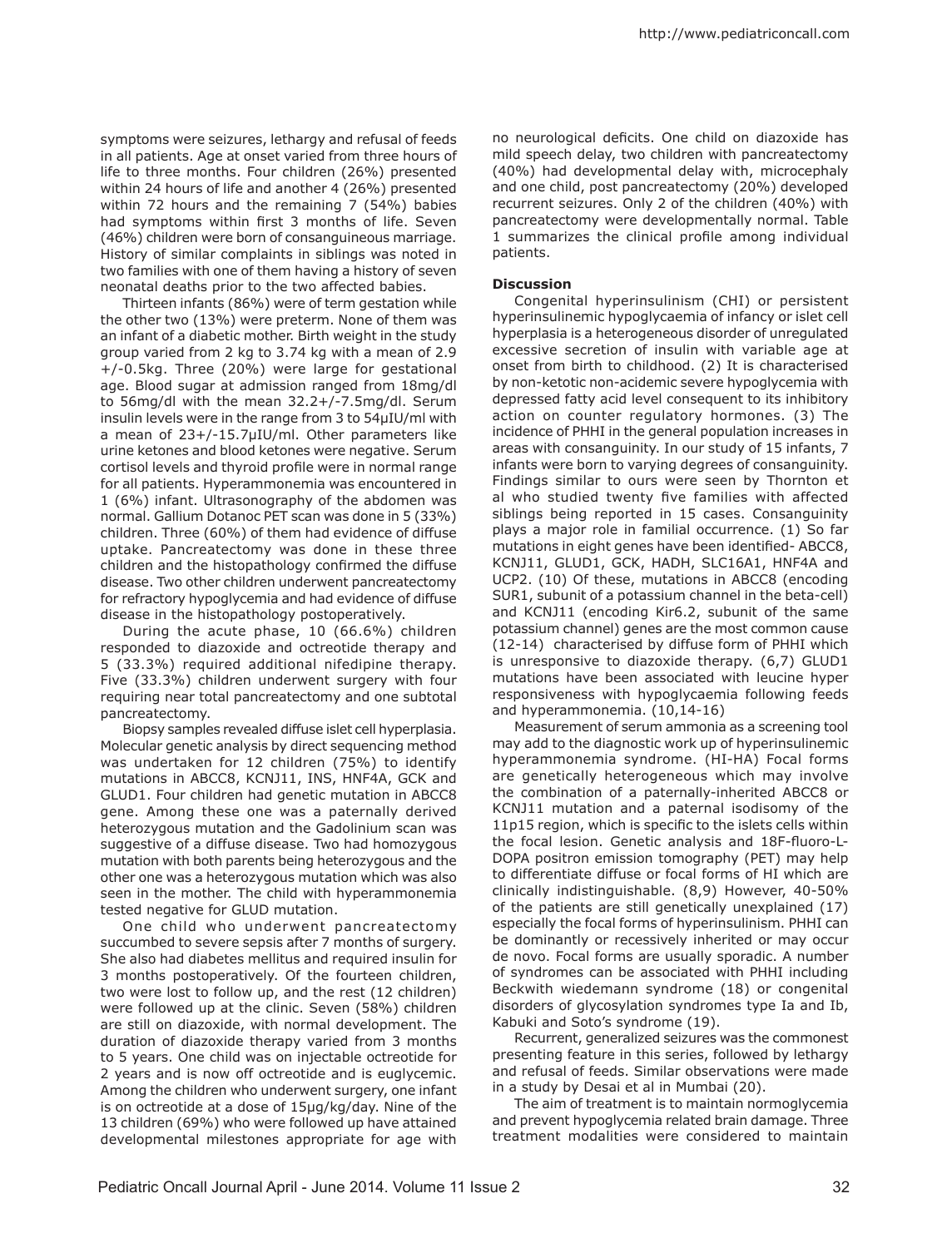**Table 1: Clinical profile of all patients**

| Case<br>$\mathbf{1}$ | Gen-<br>der<br>Male | Age at<br>presenta-<br>tion<br>3 hours | Con-<br>san-<br>guinity<br><b>No</b> | <b>Birth</b><br>weight<br>(kg)<br>2.1 | Posi-<br>tive<br>fam-<br>ily<br>his-<br>tory<br>No | Blood<br>glucose<br>$(mg\%)$<br>26 | Insulin<br>Micu/<br>ml<br>47.5 | $In-$<br>$su-$<br>$\ln/$<br>glu-<br>cose<br>1.82 | PET<br><b>CT</b><br>$\overline{a}$ | Di-<br>azox-<br>ide re-<br>spon-<br>sive<br>Yes | Gene<br>muta-<br>tion<br>$\frac{1}{2}$ | Outcome<br>improved | Follow up<br>Lost to fol-                                               |
|----------------------|---------------------|----------------------------------------|--------------------------------------|---------------------------------------|----------------------------------------------------|------------------------------------|--------------------------------|--------------------------------------------------|------------------------------------|-------------------------------------------------|----------------------------------------|---------------------|-------------------------------------------------------------------------|
|                      |                     |                                        |                                      |                                       |                                                    |                                    |                                |                                                  |                                    |                                                 |                                        |                     | low up                                                                  |
| $\overline{2}$       | Male                | 72 hours                               | Yes                                  | 3.25                                  | yes                                                | 31                                 | 37.4                           | 0.63                                             | $\overline{a}$                     | <b>No</b>                                       | $\frac{1}{2}$                          | improved            | microceph-<br>aly, devel-<br>opmental<br>delay,<br>seizures             |
| 3                    | Male                | 13 days                                | Yes                                  | 3.1                                   | Yes                                                | 36                                 | 18.5                           | 0.33                                             | $\overline{a}$                     | <b>No</b>                                       | $\overline{a}$                         | died                |                                                                         |
| $\overline{4}$       | Male                | 3 hours                                | No                                   | $\overline{2}$                        | <b>No</b>                                          | 35                                 | 12.6                           | 0.36                                             | $\overline{\phantom{0}}$           | Yes                                             | <b>No</b>                              | improved            | Lost to fol-<br>low up                                                  |
| 5                    | Male                | 4 days                                 | Yes                                  | 3.3                                   | No                                                 | 22                                 | 15.3                           | 0.69                                             | nor-<br>mal                        | No                                              | <b>ABC</b><br>C <sub>8</sub>           | died                | microceph-<br>aly, devel-<br>opmental<br>delay,<br>diabetes<br>mellitus |
| 6                    | Male                | 3 months                               | Yes                                  | 2.8                                   | <b>No</b>                                          | 35                                 | 6.2                            | 0.17                                             | diffuse                            | Yes                                             | <b>No</b>                              | improved            | Normal de-<br>velopment                                                 |
| $\overline{7}$       | Fe-<br>male         | 3 months                               | No                                   | 2.5                                   | Yes                                                | 38                                 | 54.1                           | 1.42                                             | $\overline{\phantom{0}}$           | Yes                                             | No                                     | improved            | Normal de-<br>velopment                                                 |
| 8                    | Male                | 3 months                               | No                                   | 3                                     | Yes                                                | 36                                 | 10.7                           | 0.3                                              | $\overline{\phantom{0}}$           | Yes                                             | No                                     | improved            | Normal de-<br>velopment                                                 |
| 9                    | Fe-<br>male         | 2 days                                 | No                                   | 3.74                                  | <b>No</b>                                          | 22                                 | 36.1                           | 1.66                                             | diffuse                            | No                                              | No                                     | improved            | Normal de-<br>velopment                                                 |
| 10                   | Male                | 20 days                                | Yes                                  | 3.25                                  | No                                                 | 23                                 | 15.3                           | 0.7                                              | $\frac{1}{2}$                      | Yes                                             | No                                     | improved            | Delayed<br>speech                                                       |
| 11                   | Fe-<br>male         | 2 days                                 | No                                   | 3.05                                  | <b>No</b>                                          | 30                                 | $\overline{6}$                 | 0.5                                              | nor-<br>mal                        | Yes                                             | No                                     | improved            | Normal de-<br>velopment                                                 |
| 12                   | Fe-<br>male         | 24 hours                               | Yes                                  | 2.8                                   | <b>No</b>                                          | 18                                 | 32.7                           | 1.8                                              | $\overline{a}$                     | Yes                                             | ABCC8                                  | improved            | Normal de-<br>velopment                                                 |
| 13                   | Fe-<br>male         | 33 days                                | <b>No</b>                            | 2.75                                  | <b>No</b>                                          | 39                                 | 19                             | 0.47                                             | diffuse                            | No                                              | ABCC8                                  | improved            | Normal de-<br>velopment                                                 |
| 14                   | Fe-<br>male         | 3 days                                 | Yes                                  | 3.2                                   | <b>No</b>                                          | 35                                 | 30.1                           | 0.7                                              | $\overline{a}$                     | $\overline{\phantom{a}}$                        | ABCC8                                  | improved            | Normal de-<br>velopment                                                 |
| 15                   | Male                | 24 hours                               | <b>No</b>                            | 2.8                                   | <b>No</b>                                          | 38                                 | 3                              | 0.07                                             | $\overline{\phantom{0}}$           | $\overline{\phantom{a}}$                        | <b>No</b>                              | improved            | Normal de-<br>velopment                                                 |

normoglycemia, namely opposing the insulin action via glucagon, hydrocortisone or preventing the secretion of insulin from beta-cells by diazoxide or octreotide and nifedipine or reducing the beta-cell mass by resection in failure of above two measures. Diazoxide is the main treatment of choice for PHHI. It prevents insulin secretion by acting on the pancreatic beta-cell KATP channel and has the effect of opening the channel (keeping the beta-cell membrane in a hyperpolarized state). (3) Side effects include hypertrichosis and fluid retention. Chlorthiazide is usually added for diuretic effect. Diazoxide may prove ineffective in infants who present from birth especially in ABCC8 and KCNJ11 mutation as they involve the SUR1 subunits. Octreotide is a somatostatin analogue primarily used to tide over crisis situation. It prevents exocytosis of insulin

from beta-cells. (21) Subcutaneous or intravenous octreotide inhibits first-phase insulin secretion and attenuates insulin responses to activated Gs-protein coupled receptors (such as the glucagon like peptide-1 receptor). Main side effect of octreotide is vomiting, diarrhea and tachyphylaxis. Few cases of necrotising enterocolitis have been reported. (22) One infant in our series had persistent vomiting and hypertrichosis due to diazoxide.

Surgery is the treatment modality in case of failure of drug therapy in a genetically confirmed diffuse disease with ABCC8 or KCNJ11 mutations or PET showing focal involvement. Resection of the segment involving the lesion may potentially cure the disease in case of focal form while near total pancreatectomy with the removal of 85 to 90 percent of pancreas is the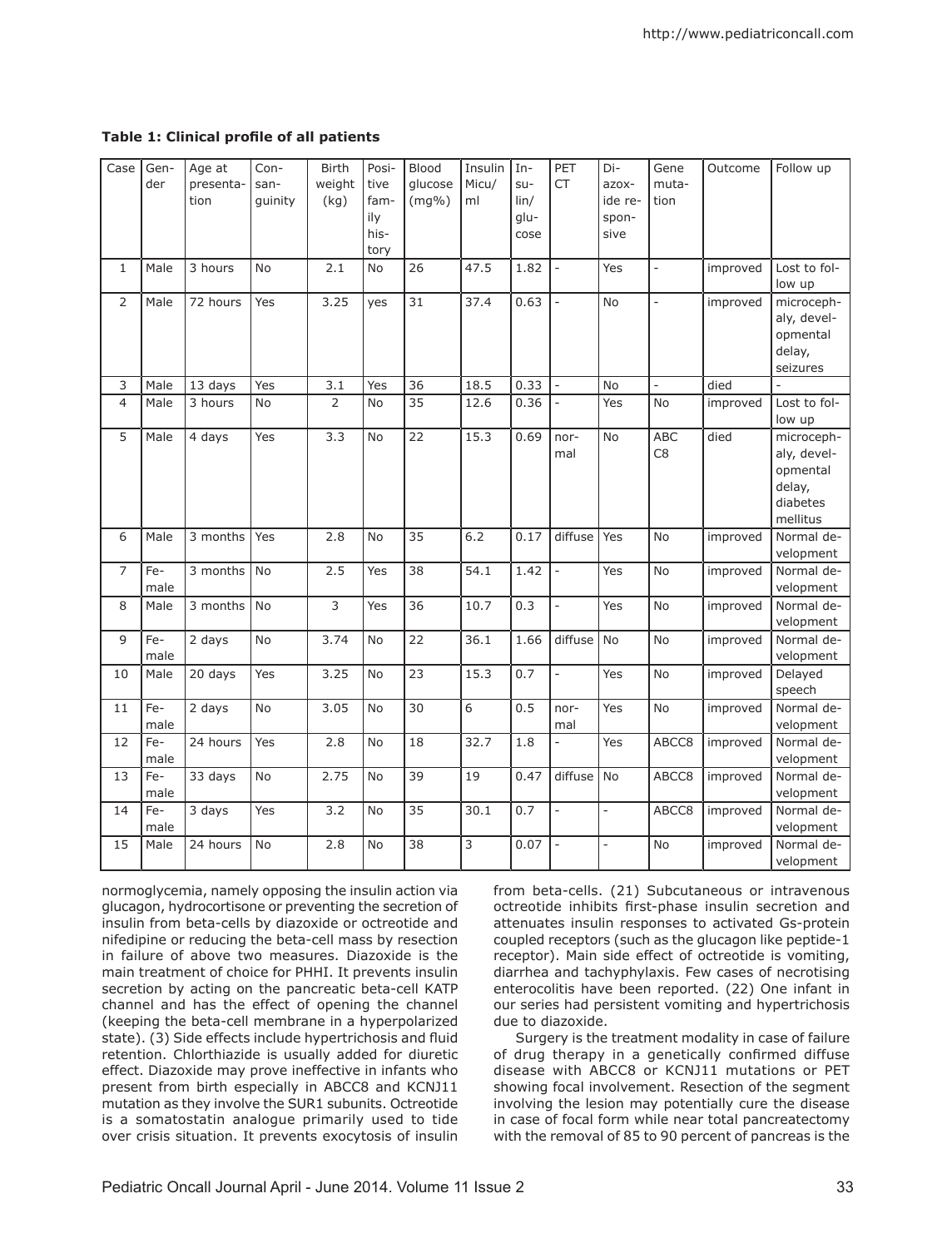treatment of choice in case of diffuse form of PHHI. (23-25) One third of these infants may still remain hypoglycemic requiring total pancreatic resection with its attendant mortality and morbidity. The true risk of late onset exocrine insufficiency is not known and diabetes mellitus after 95% pancreatectomy occurs in 69% of children requiring lifelong therapy with insulin. (26) One infant in our series developed hyperglycemia after 3 weeks of pancreatectomy requiring exogenous insulin.

The study does have few limitations like the use of Ga- Dotanoc PET scan as an imaging modality in contrast to 18 F Dopa PET scan (27) which is recommended for diagnosing focal PHHI. 18F Dopa is not available at present in our country. Usefulness of Dotanoc scan in PHHI needs to be studied. But for a few case reports, not much details are available on Dotanoc PET scan in children with PHHI (28). Also a formal neuro-developmental assessment has been planned in all these children during follow up as this might bring out minor developmental issues.

### **Conclusion**

Most of neonates with PHHI are born as full term. Diazoxide responsive PHHI is common in this study population. ABCC8 mutations are encountered in 33% of children with PHHI. Genetic and imaging studies may have a significant role in the management of PHHI. Dotanoc PET scan as an alternative in the absence of 18F Dopa PET scan needs to be studied for its utility in PHHI. Developmental delay and other neurological problems are encountered more commonly in children refractory to medical therapy.

#### **Acknowledgement**

The authors wish to acknowledge the financial support of Indian Council for Medical Research (ICMR) for genetic studies through the project "Genetic Analysis of Maturity Onset diabetes of young (MODY) and Neonatal diabetes in India" undertaken by RV.

#### **Previous publications in relevance to this article:**

The above data is a part of the multicentric study conducted in India and the genetic aspects of that multicentric study paper has been submitted and are under the process. This paper describes the clinical aspects of the single site at Institute of Child Health and Hospital for Children, Chennai

# **Conflict of Interest :** none

# **Financial Disclosure :** none

#### **References :**

- 1. Thornton PS, Sumner AE, Ruchelli ED, Spielman RS, Baker L, Stanley CA. Familial and sporadic hyperinsulinism: histopathologic findings and segregation analysis support a single autosomal disorder. J Pediatr 1991;119:721-724
- 2. De Lonlay P, Fournet JC, Touati G, Groos MS, Martin D, Sevin C, et al. Heterogeneity of persistent hyperinsulinaemic hypoglycemia. A series of 175 cases. Eur J Pediatr. 2002;161:37–48
- 3. Aynsley-Green A, Hussain K, Hall J, Saudubray JM, Nihoul-Fekete C, De Lonlay-Debeney P, et al. Practical management of hyperinsulinism in infancy. Arch Dis Child Fetal Neonatal Ed.2000;82: F98–F107
- 4. Mercimek-Mahmutoglu S, Rami B, Feucht M, Herle M, Rittinger O, Stoeckler –Ipsiroglu S, et al. Long-term followup of patients with congenital hyperinsulinism in Austria. J Pediatr Endocrinol Metab. 2008;21:523–53
- 5. Menni F, de Lonlay P, Sevin C, Touati G, Peigne C, Barbier V, et al. Neurologic outcomes of 90 neonates and infants with persistent hyperinsulinemic hypoglycemia. Pediatrics. 2001;107:476–479
- 6. Bellanne-Chantelot C, Saint-Martin C, Ribeiro MJ, Vaury C, Verkarre V, Arnoux JB, et al. ABCC8 and KCNJ11 molecular spectrum of 109 patients with diazoxide-unresponsive congenital hyperinsulinism. J Med Genet. 2010;47:752– 759
- 7. Flanagan S, Damhuis A, Banerjee I, Rokicki D, Jefferies C, Kapoor R, et al. Partial ABCC8 gene deletion mutations causing diazoxide-unresponsive hyperinsulinaemic hypoglycemia. Pediatr Diabetes.2012;13:285–289
- 8. Hardy OT, Hernandez-Pampaloni M, Saffer JR, Scheuermann JS, Ernst LM, Freifelder R, et al. Accuracy of [18F] fluorodopa positron emission tomography for diagnosing and localizing focal congenital hyperinsulinism. J Clin Endocrinol Metab. 2007;92:4706–4711
- 9. Hardy OT, Hernandez-Pampaloni M, Saffer JR, Suchi M, Ruchelli E, Zhuang H, et al. Diagnosis and localization of focal congenital hyperinsulinism by 18Ffluorodopa PET scan . J Pediatr. 2007;150:140–145.
- 10. Thomas PM, Cote GJ, Wohllk N, Haddad B, Mathew PM, Rabi W, et al. Mutations in the sulfonylurea receptor gene in familial persistent hyperinsulinemic hypoglycemia of infancy. Science. 1995;268:426–429
- 11. Thomas P, Ye Y, Lightner E. Mutation of the pancreatic islet inward rectifier Kir 6.2 also leads to familial persistent hyperinsulinemic hypoglycemia of infancy. Human Molec Genet. 1996; 5:1809–1812
- 12. Pinney SE, MacMullen C, Becker S, Lin YW, Hanna C, Thornton P, et al. Clinical characteristics and biochemical mechanisms of congenital hyperinsulinism associated with dominant KATP channel mutations. J Clin Invest. 2008;118:2877–2886
- 13. Cartier EA, Conti LR, Vandenberg CA, Shyng SL. Defective trafficking and function of KATP channels caused by a sulfonyl urea receptor 1 mutation associated with persistent hyperinsulinemic hypoglycemia of infancy. Proc Natl Acad Sci U S A. 2001;98:2882–2887
- 14. MacMullen C, Fang J, Hsu BY, Kelly A, De Lonlay-Debeney P, Saudubray JM, et al. Hyperinsulinism/ hyperammonemia syndrome in children with regulatory mutations in the inhibitory guanosine triphosphate-binding domain of glutamate dehydrogenase. J Clin Endocrinol Metab. 2001;86:1782–1787
- 15. Palladino AA, Stanley CA. The hyperinsulinism/ hyperammonemia syndrome. Rev Endocr Metab Disord. 2010;11:171–178
- 16. Stanley CA, Fang J, Kutyna K, Hsu BY, Ming JE, Glaser B, et al. Molecular basis and characterization of the hyperinsulinism/hyperammonemia syndrome: predominance of mutations in exons 11 and 12 of the glutamate dehydrogenase gene. HI/HA Contributing